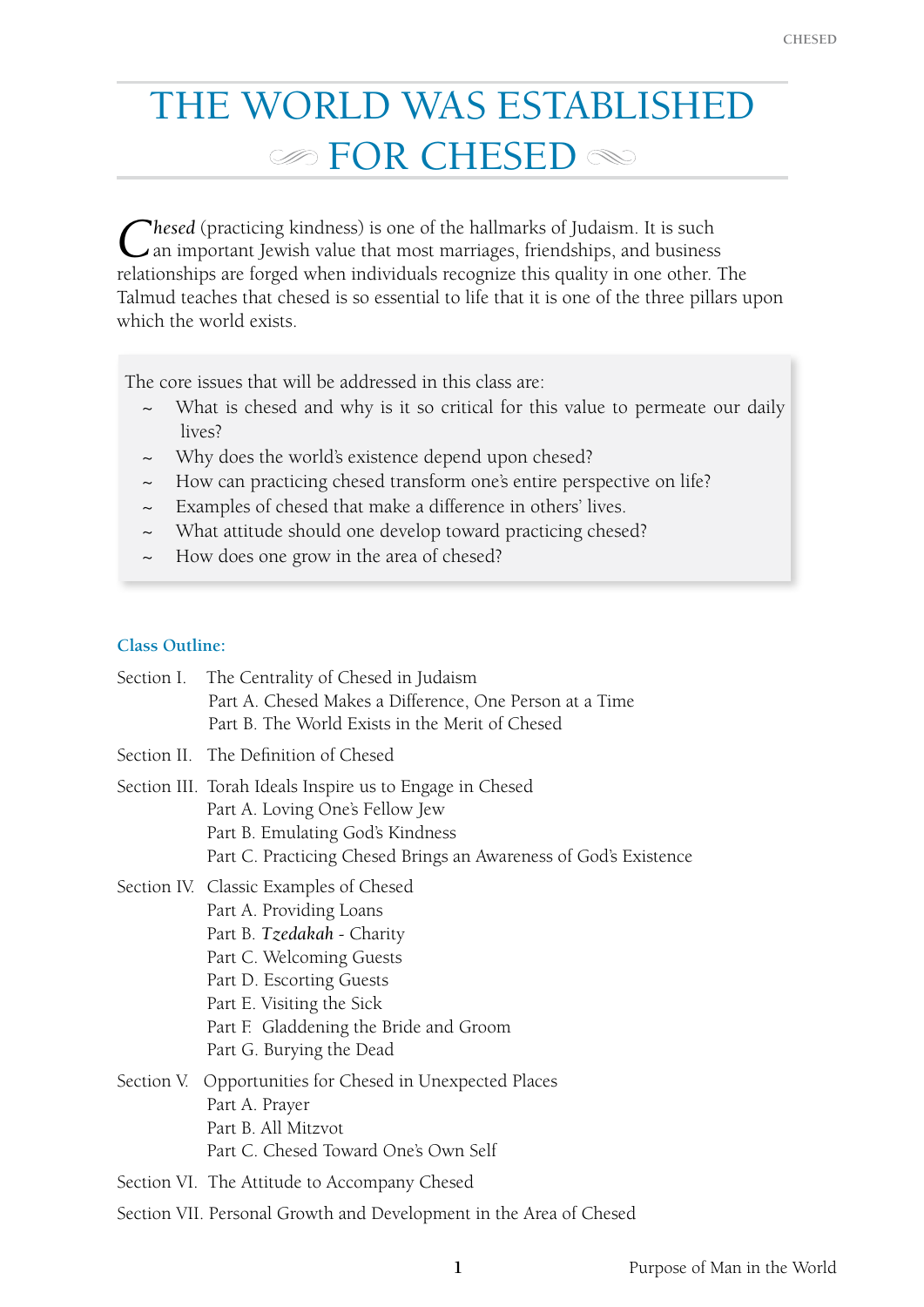## **Section I.** The Centrality of Chesed in Judaism

## **Part A. Chesed Makes a Difference, One Person at a Time**

#### **1. Rabbi Abraham J. Twerski, M.D., Do Unto Others, Andrews McMeel Publishing, pp. 3-4**

Goodness tends to propagate itself. It's apt to form a chain. A story occurs to me of a man named Avi. I first met him while I was in Tel Aviv speaking before a group of ex-convicts in recovery who were coming into our Israeli rehabilitation program. When I began to speak of self-esteem, this man interrupted me. "How can you talk to us of this? I've been in and out of jail for half of my 34 years. I've been a thief since I was eight. When I'm out of prison I can't find work and my family doesn't want to see me."

I stopped him and asked if he'd passed by a jewelry store lately. "Consider the diamonds in the window," I said. "Try and think what they look like when they come out of the mine – lumps of dirty ore. It takes a person who understands the diamond to take the shapeless mound and bring out its intrinsic beauty. That's what we do here, we look for the diamond in everyone; we help the soul's beauty come to the surface, we polish it until it gleams. We're all like that dirt-covered ore and our business is to find the diamond within and polish it until it grows."

Two years passed. Avi had graduated from the treatment center, and was integrated into the community, working in construction. One day, Annette, who manages our halfway house, received a call from a family whose elderly matriarch had died and wanted to donate her furniture. Annette called Avi and asked him to pick up the furniture. When he went to pick it up he saw that it wasn't worth saving, but not wanting to insult the family, he hauled it anyway.

While Avi was laboring to carry the shabby sofa up the stairs to the halfway house, an envelope fell from the cushions. After getting the couch inside, Avi retrieved the envelope, in which he found five thousand shekels (about \$1700). Avi called Annette and told her about the envelope. Annette said it must be reported to the family.

The family was so gratified by Annette and Avi's honesty that they told her to keep the money for the halfway house. As a result, the halfway house was able to buy one more bed and provide room for one more guest, creating another opportunity for recovery. And Avi wasn't a thief anymore. Another year went by and I returned to the halfway house. There was a sign hanging above the entry. It read: "Diamonds Polished Here."

## **PART B. THE WORLD EXISTS IN THE MERIT OF CHESED**

#### **1. Pirkei Avot (Ethics of the Fathers) 1:2 – The world's existence is dependent upon chesed.**

The world rests upon three things: Upon Torah study, upon Divine service (i.e., prayer and sacrifices), and upon the practice of chesed (loving-kindness).

על שלשה דברים העולם עומד: על התורה ועל העבודה ועל גמילות חסדים.

Rabbeinu Yonah teaches that these three pillars are the purpose for which the world was created. Therefore, the world will be built through the practice of chesed.

#### **2. Rabbi Ovadiah of Bartenura, ibid.**

"And upon the practice of chesed" – as it is written, "The world will be built through

דכתיב "עולם חסד יבנה".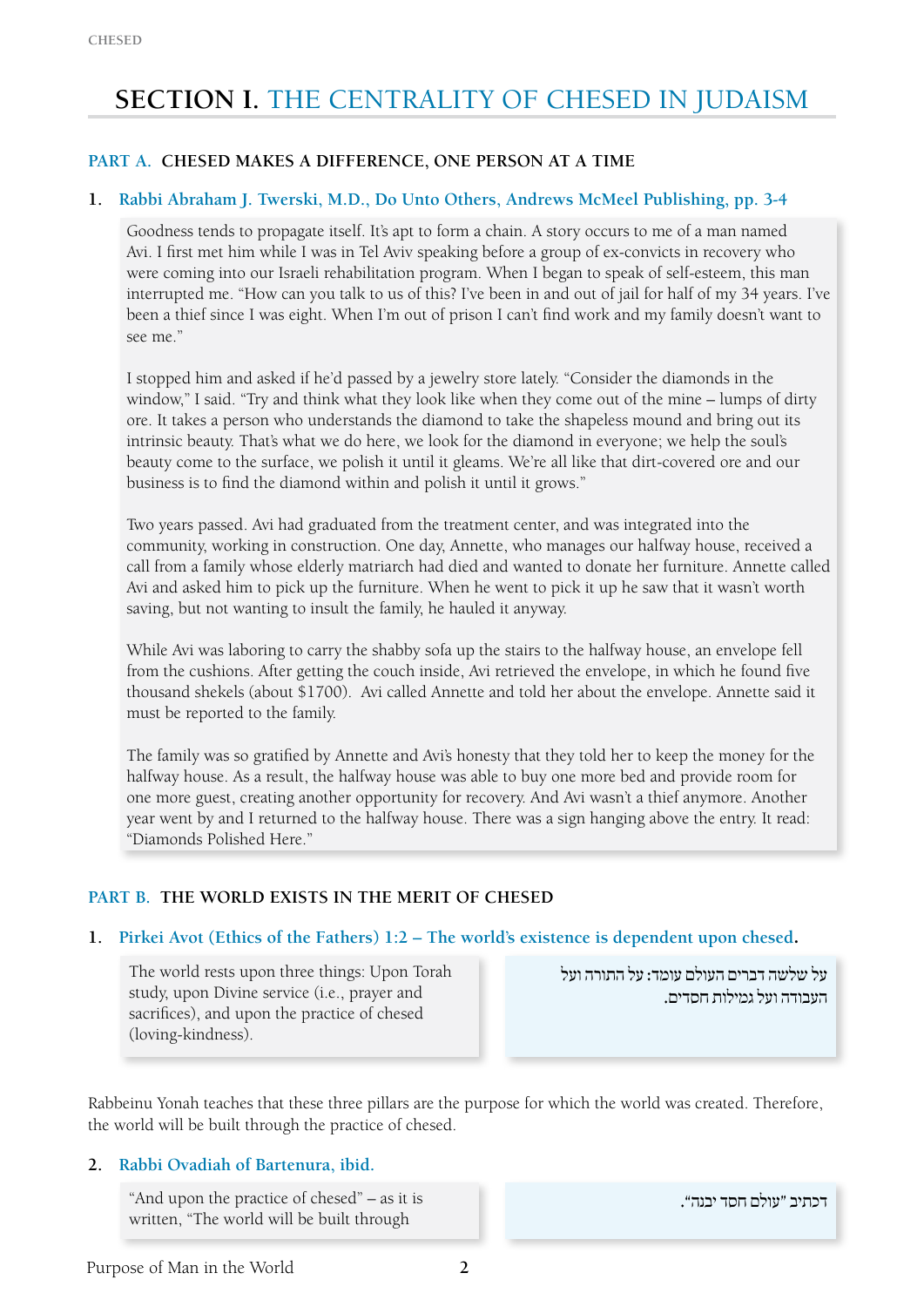kindness" (Tehillim/Psalms 89).

## **3. Maharal, Derech Chaim, ibid. – Chesed is the highest form of goodness.**

Why does the world stand specifically upon these three things and not others? [The Maharal then explains how each of these three values maintains the world; we will look at his explanation of kindness. –Ed.] The reason is that everything that was created only deserves to exist in as much as it is inherently good. It is the goodness in each object that allows it to exist … For this reason we find that after the creation of each object during the six days of Creation, it is written that God saw that it was good …

Man's capacity for goodness can be divided into three parts: His own intrinsic goodness; his goodness in his relationship with God; and his goodness in his relationships with his fellow human beings …

Chesed corresponds to this third aspect of man's life; for it is eminently clear that when man performs kind deeds for his fellow men without expecting any reimbursement, he is being good towards them. There is, in fact, no greater good than when one bestows kindnesses upon others from his own volition – in doing so he is truly and really "good."

למה על אלו דברים ולא על דברים אחרים? ...כי הנבראים נבראו בשביל שיש בהם הטוב...רק מצד הטוב שיש שנמצא בכל אחד יש לו קיום... לכן תמצא בכל מעשה בראשית שאמר וירא ה' כי טוב...

ומה שהאדם הוא טוב...הבחינה האחת היא כשהוא טוב בעצמו...הבחינה השנית שיהיה טוב לשמים... השלישית שראוי שיהיה טוב אל זולתו מבני אדם אשר נמצאים אתו...

וכנגד השלישי שצריך שיהיה אדם שלם וטוב עם זולתו זהו גמילות חסדים; כאשר עושה לזולתו חסד חנם הנה אין ספק שבזה הוא טוב לזולתו. ואין דבר טוב מזה כאשר עושה טוב לזולתו בחנם ואז הוא טוב לגמרי.

## **4. Talmud Bavli (Babylonian Talmud), Sotah 14a – Torah begins and ends with chesed.**

Rabbi Simlai expounded: The Torah begins and ends with chesed. At its beginning, we learn of God's chesed for Adam and his wife when He made clothing for them. And at its end we are told of God's chesed when He buried Moshe (Moses).

דרש רבי שמלאי: התורה תחילתה גמילות חסדים וסופה גמילות חסדים. תחילתה גמילות חסדים שנאמר ויעש ה' אלקים לאדם ולאשתו כתנות עור וילבישם. סופה גמ"ח שנאמר ויקבור אותו בגיא.

## **5. Midrash Rut Ch. 4 – How can one achieve a very high level of closeness to God?**

Come and see the great power of people who perform charity and chesed! They are not given haven under the wings of the earth, nor those of the celestial beings, nor even of the most elevated angels; rather, they are sheltered under the Wings of He Whom through His utterance the universe was created.

בא וראה כחן של בעלי צדקה וגומלי חסדים שאין חוסין לא בצל שחר ולא בצל כנפי ארץ ולא בצל כנפי שמש ולא בצל כנפי חיות ולא בצל כנפי כרובים ולא בצל כנפי נשרים אלא בצל מי שאמר והיה העולם.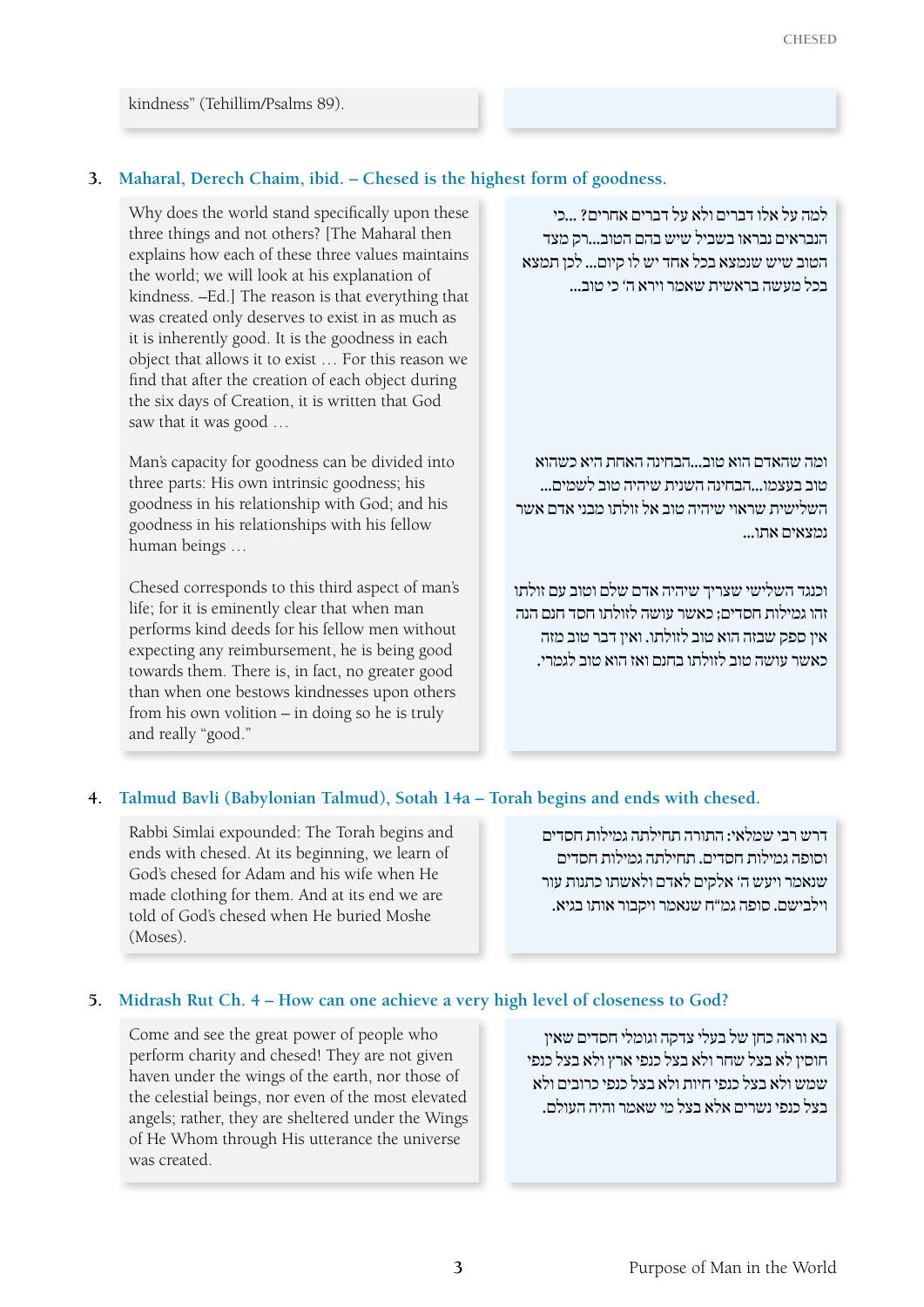## **6. Rabbeinu Yonah, Sha'arei Teshuvah (The Gates of Repentance) 3:13 – Making an all-out effort to assist others is one of man's main tasks in life.**

One is obligated to toil, exerting himself to the depths of his very soul, on behalf of his fellow man, be that person rich or poor. *This is one of the most crucial and important things that man is called upon to do.*

חייב אדם לטרוח בעמל נפשו על תקנת חבירו אם דל ואם עשיר וזאת מן החמורות ומן העקרים הנדרשים מן האדם.

## **7. Vilna Gaon, Iggeret HaGra – Bringing joy to others is a central Torah value.**

Most of the Torah consists of gladdening other human beings.

ובזה רוב התורה לשמח לאדם.

## **Section II.** The Definition of Chesed

## **1. Rabbi Avi Cassel, Morasha – Chesed is looking to provide what another person truly needs.**

When I was studying in Yeshivah in the suburbs of Baltimore, each Friday afternoon we would leave the campus to take care of errands. The only way to travel was relying on the kindness of people who had cars to give us a lift. We stood at the gate of the Yeshivah and drivers would stop and ask where we needed to go. There were two types of drivers: Those who offered rides to the destination where they themselves were going, and those who went out of their way to take us where we needed to travel. Both are good deeds, but the latter is the epitome of chesed.

## **2. Chofetz Chaim, Ahavat Chesed, Introduction – Bestowing of goodness on another.**

The term *gemilut chasadim* (bestowing kindness) refers to any type of voluntary good that one does for another. Sometimes it may involve loaning money, while at other times it constitutes actually involving one's own self in helping others, such as through exerting oneself on behalf of guests or escorting visitors or the like.

תחילת הכל צריך האדם לידע שגדר גמילות חסדים מונח על כל עניני הטוב שאדם עושה חסד ומטיב לחבירו בחנם. יש שמתחסד עמו בממונו כגון שמשאיל לו בהמה או כלי או הלואת ממון כו' ויש שמתחסד עמו בגופו... כגון שמכניס אורחים לתוך ביתו ומטריח עצמו לפניהם וכן מצות לויה שמלוה אותם...

## **3. Rabbi Shlomo Wolbe, Alei Shur, Vol. I, p. 93 – Even the small things count.**

Chesed is not limited to money. A nice word, a smile – these can give new life to someone who has given up on himself! A word of encouragement can bring joy. These are such small things [yet so significant!]. In general, there are so many acts of chesed that are easily within our reach – if only we would notice that they are needed!

חסד אינו מצטמטם בכסף. חיוך ומילה טובה בכחם להחיות מיואשים, דבר עידוד בכחו להביא אושר. אלה הם דברים קטנים מאד. ומלבד זה – מה רבים הם החסדים שבכחנו לגמול – לו ראינו שהם חסרים!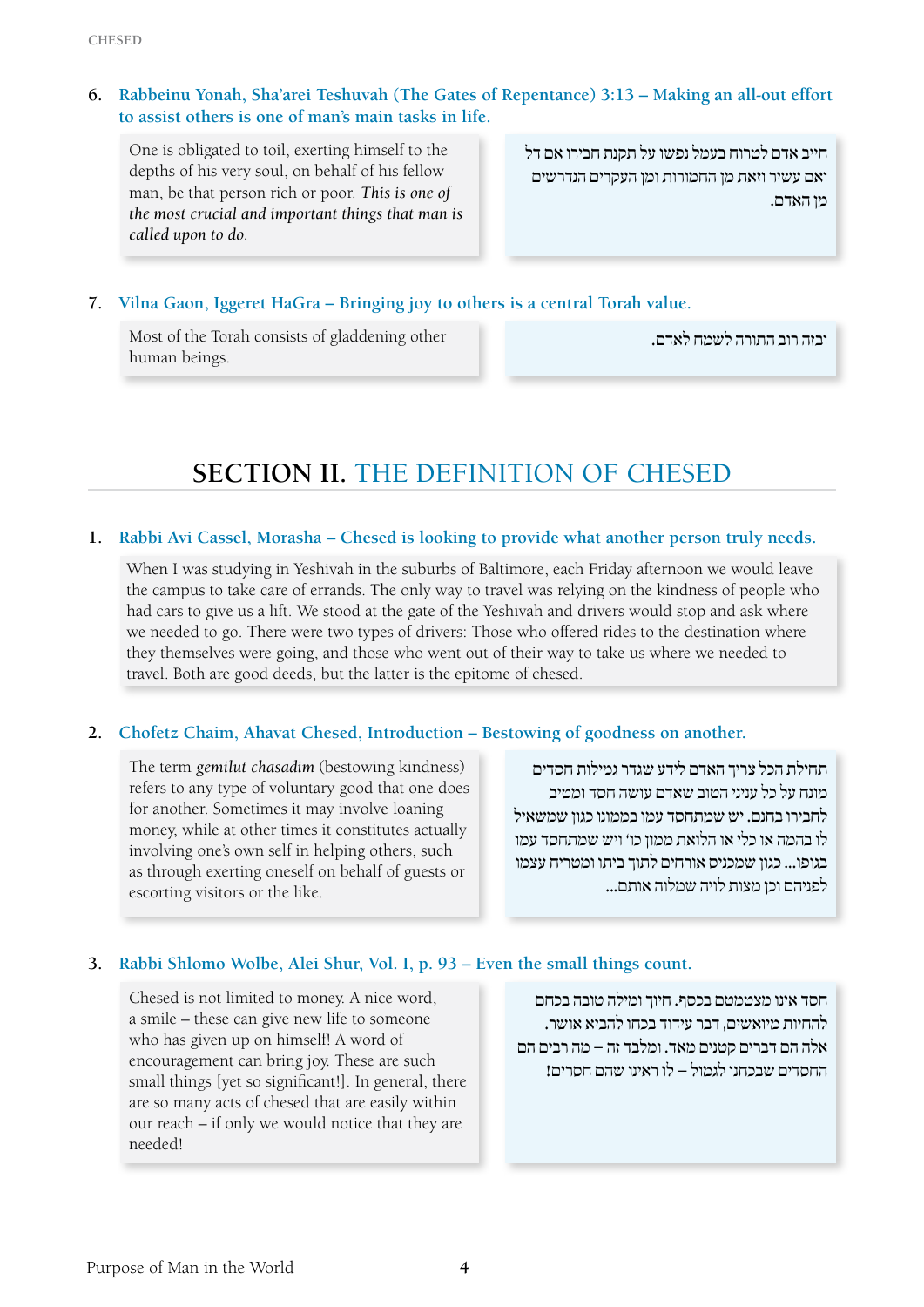## **SECTION III. TORAH IDEALS INSPIRE US TO ENGAGE IN CHESED**

The Torah contains several commandments teaching the overarching importance of chesed as discussed below.

#### **Part A. Loving One's Fellow Jew**

#### **1. Adapted from Rabbi Reuel Karpov, Ph.D., and Yonatan Nadelman, The Jewish Observer, December 1994, www.traditionofkindness.org**

It started out like any other 4:30 A.M flight from Tel Aviv to New York with a refueling stop in Brussels. After refueling at 9:00 A.M., the captain announced a series of mechanical delays. By 2:00 P.M. the plane's mechanical troubles were still not resolved and the nearly five hundred weary travelers were taken by bus to a local hotel. From the pre-dawn hours until mid-afternoon, the airline had served only beverages and boxed lunches. Although the airline distributed meal vouchers for the hotel, this did not help the majority of passengers requiring kosher food.

News of this interminable delay reached Antwerp, the largest Jewish community in Belgium, fortyfive minutes from Brussels. The Antwerp Jewish community quickly organized an impressive array of kosher meals and food and delivered it to the Brussels' Hotel where over four hundred famished Jews anxiously wondered when they would see their next kosher meal. There was such an ample food supply, that the passengers had enough left over for breakfast the next morning and throughout their flight the next day when their journey finally continued, after a total delay of twenty-seven hours!

## **2. Rambam (Maimonides), Hilchot De'ot (The Laws of Conduct) 6:3 – Loving others as yourself.**

It is incumbent upon every person to love each and every Jew as himself, as it is written, "And you shall love your fellow as yourself."

מצוה על כל אדם לאהוב כל אחד ואחד מישראל כגופו שנאמר ואהבת לרעך כמוך.

## **3. Rambam, Hilchot Aveil (Laws of a Mourner) 14:1 – "Loving others as yourself" motivates one to practice all forms of chesed.**

There is a specific rabbinic mitzvah to visit the sick, comfort mourners, bury the dead, marry off a bride, escort visitors … and to gladden a bride and groom, as well as look after all of their needs. These activities are included in gemilut chasadim … Although these are rabbinic commandments, they are also included in the Biblical commandment of: "And you shall love your fellow as yourself" – whatever you would want done for yourself, you should do for others.

מצות עשה של דבריהם לבקר חולים, ולנחם אבלים, ולהוציא המת, ולהכניס הכלה, וללוות אורחים, וכן לשמח חתן וכלה ולסעדם בכל צרכיהם, ואלו הן גמילות חסדים שבגופו... אע"פ שכל מצוות אלו מדבריהם, הרי הן בכלל "ואהבת לרעך כמוך" – כל הדברים שאתה רוצה שיעשו אותם לך אחרים, עשה אתה אותן לאחיך.

#### **Part B. Emulating God's Kindness**

We are commanded to follow in the "ways" of God. One way we emulate God is through practicing kindness.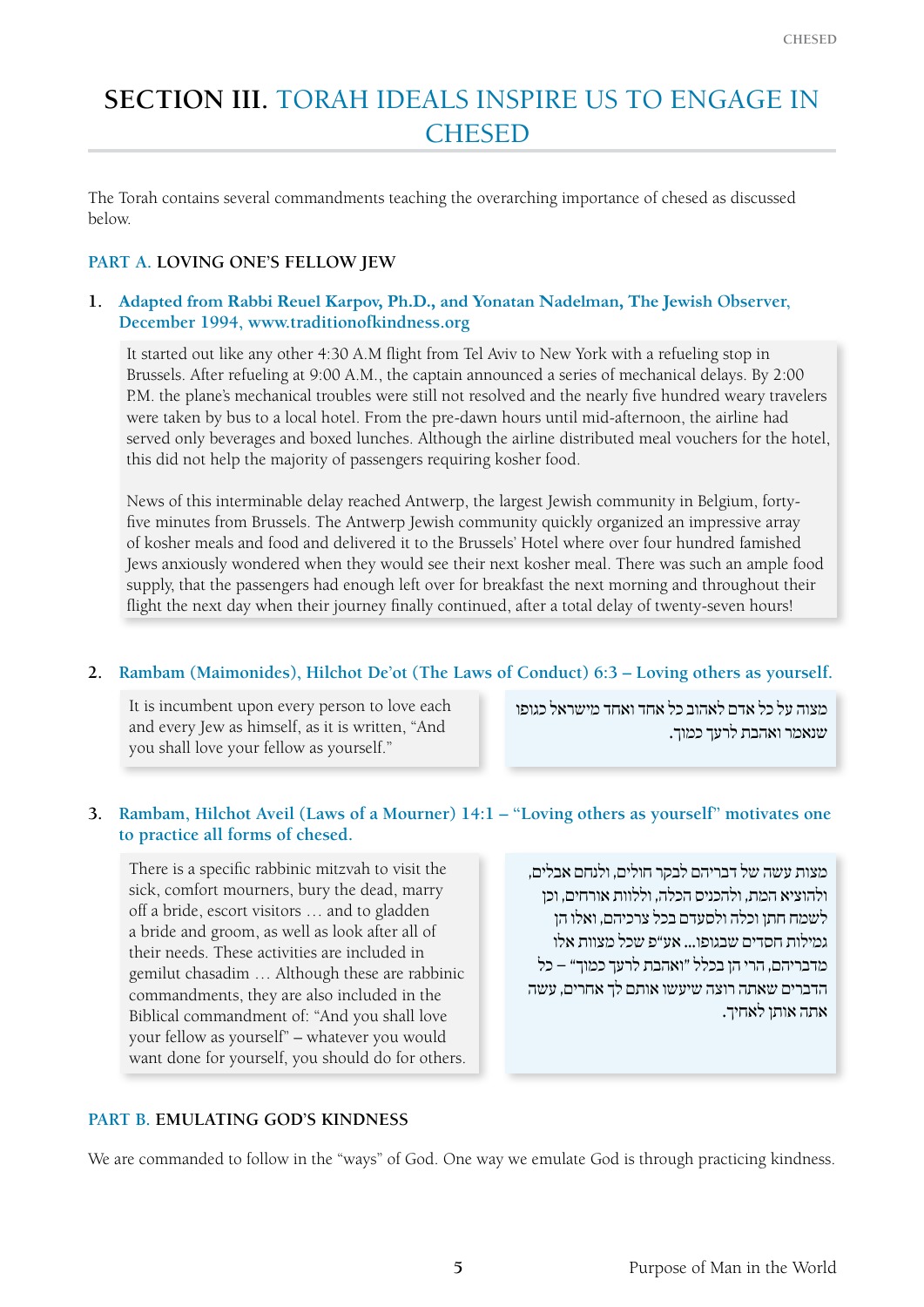## **1. Devarim (Deuteronomy) 10:12 – Following the path of God.**

Now, Israel, what does the Lord, your God, ask of you, other than to fear Him and to go in all of His ways …

**2. Sefer Hamitzvot, Mitzvat Asei #8 – Emulating God's actions.**

We are commanded to emulate God, as it is written, "And you shall go in His ways…" This implies emulating the good actions and good attributes that are used to describe God.

החשובות שיתואר בהם הא-ל יתעלה...

ועתה ישראל מה ה' אלקיך שואל מעמך כי אם ליראה

שצונו להדמות אליו ית'...שנאמר והלכת בדרכיו ...שענינו להדמות בפעולות הטובות והמדות

את ה' אלקיך וללכת בכל דרכיו...

## **3. Devarim 13:5 – Cleaving to God.**

Follow after the Lord, your God … and cleave to Him.

אחרי ה' אלקיכם תלכו... ובו תדבקון.

## **4. Rashi, ibid. – What is meant by cleaving to God?**

"Cleave to Him" – [this means:] cleave to His attributes: Bestow chesed, visit the sick, and bury the dead, just as God does.

ובו תדבקון – הדבק בדרכיו: גמול חסדים, קבור מתים, בקר חולים כמו שעשה הקב"ה.

## **5. Talmud Bavli, Sotah 14a – Emulating God translates into taking compassionate action to help others.**

Said Rabbi Chama Bar Chanina: What is the meaning of the injunction, "Follow after the Lord, your God"? This teaches us to follow God's attributes: Just as He clothed the naked, as it is written, "God made clothing for Adam and his wife and clothed them," so shall you clothe the naked.

God visited the sick, as it is written, "And God appeared to him (Avraham/Abraham)" so shall you visit the sick. God comforted the mourning, as it is written, "And it was after the death of Avraham, that God blessed Yitzchak (Isaac) his son;" so shall you comfort the mourning. God buried the dead, as it is written, "And [God] buried him (Moshe) in the valley" – so shall you bury the dead.

ואמר רבי חמא בר חנינא מאי דכתיב אחרי ה' אלקיכם תלכו...הלך אחר מידותיו: מה הוא מלביש ערומים דכתיב ויעש ה' אלקים לאדם ולאשתו כתנות עור וילבישם, אף אתה הלבש ערומים;

הקב"ה ביקר חולים דכתיב וירא אליו ה' באלוני ממרא, אף אתה בקר חולים; הקב"ה ניחם אבלים דכתיב ויהי אחרי מות אברהם ויברך אלקים את יצחק בנו, אף אתה נחם אבלים; הקב"ה קבר מתים דכתיב ויקבור אותו בגיא, אף אתה קבור מתים.

## **Part C. Practicing Chesed Brings an Awareness of God's Existence**

When a person practices chesed, he can become sensitive to God's existence and develop an awareness of the tremendous chesed that God constantly does for him.

Purpose of Man in the World **6**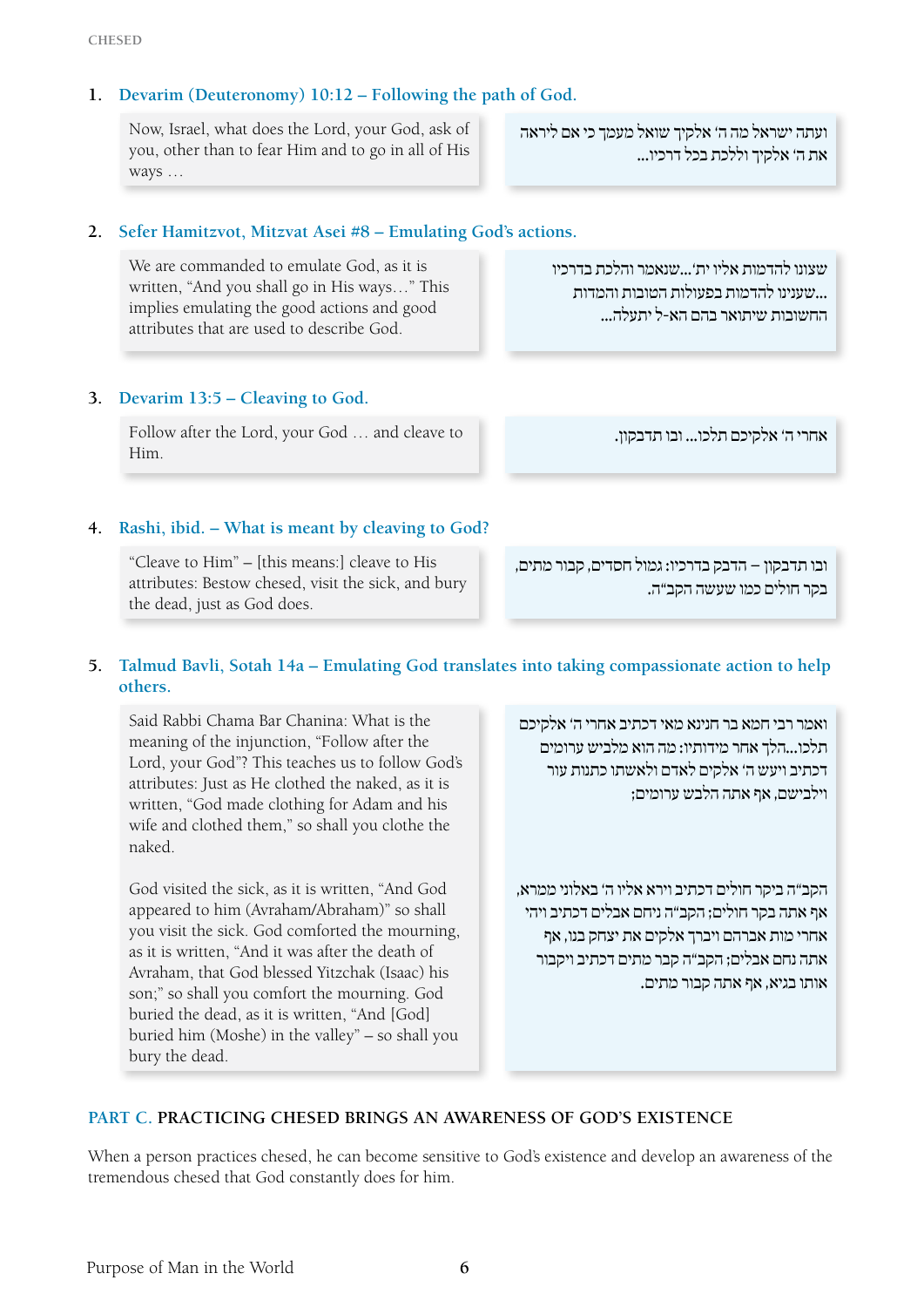## **1. Malbim, Shemot (Exodus) 20:1 – The need to actualize and strengthen one's awareness of God.**

The commandment [of belief in God] specifically means to actualize and strengthen one's awareness of God's existence.

מה ששאלו איך יצדק מצוה על האמונה שאין לבחירה מבוא בה...המצוה היא שישתדל לדעת זה בידיעה ברורה...

## **2. Rabbi Yechezkel Levenstein, Ohr Yechezkel, Midot p. 177 – Chesed to others triggers an awareness that God showers us with chesed.**

A person who is preoccupied with taking anything he can for himself does not notice that others are bestowing kindnesses upon him. When he is able to step outside of himself and become an outwardly focused and giving individual, he becomes aware of the kindnesses that he receives from others, since he now appreciates that others exist. This will specifically affect his relationship with God, for he will become aware that He is constantly and consistently showering him with kindness. It is therefore clear that developing an attitude of chesed brings someone closer to an awareness of God's existence.

אדם שעסוק כל הזמן בלקיחה לעצמו אינו יכול להשים לב למה שמקבל מאחרים. בשעה שמתנתק מאהבת עצמו ובגדר בעל חסד יקרא ומטיב לזולתו, אזי אותה המדה מביאתו אף לידי הכרה שמקבל מחבירו כי הרי מרגיש את האחרים...וממילא מרגיש את ההטבות שמקבל ...וממילא פשוט הוא איך שמתקרב בעל חסד לאמונה שכיון שמטיב ובעל חסד מכיר ומרגיש שהשי"ת מטיבו בכל עת ומכיר לו טובה.

## **Section IV.** Classic Examples of Chesed

As the Chofetz Chaim and Rav Wolbe taught above, chesed can be practiced through a broad range of actions, from donating a hospital, providing a meal to one in need, to showing a smile to cheer up a friend. Below are classic examples of chesed:

## **Part A. Providing Loans**

## **1. Rabbi Yonason Rosenblum, www.traditionofkindness.org – Looking to provide loans.**

In 1971, Shmuel Avraham Myski decided to use five hundred dollars from wedding gifts to begin a *gemach* (free loan fund) in a small basement in Monsey, New York. Its "office" consisted of a brown desk, black book, and Parker pen. Over the next twenty-two years, Keren HaChessed – "The Kindness Fund" – grew to loan more than a hundred million dollars. By the late '80s, it was lending over ten million dollars a year! How did a gemach, begun with no significant financial resources, grow to dwarf every other gemach in the world? The answer starts with Rabbi Myski's desire to give. He did not wait to be asked for a loan, but would tell people, "I hear you're making a wedding. Perhaps you need a loan?"

## **2. Sefer HaMitzvot, Mitzvat Asei #197 – What is the greatest form of** *tzedakah* **(charity)?**

There is a positive commandment to lend money to a needy individual to ease his poverty and

מצות עשה להלות לעני להקל לו מעניו ולהרחיב לו מדחקו וזו המצוה היותר חזקה מכל מצות הצדקה...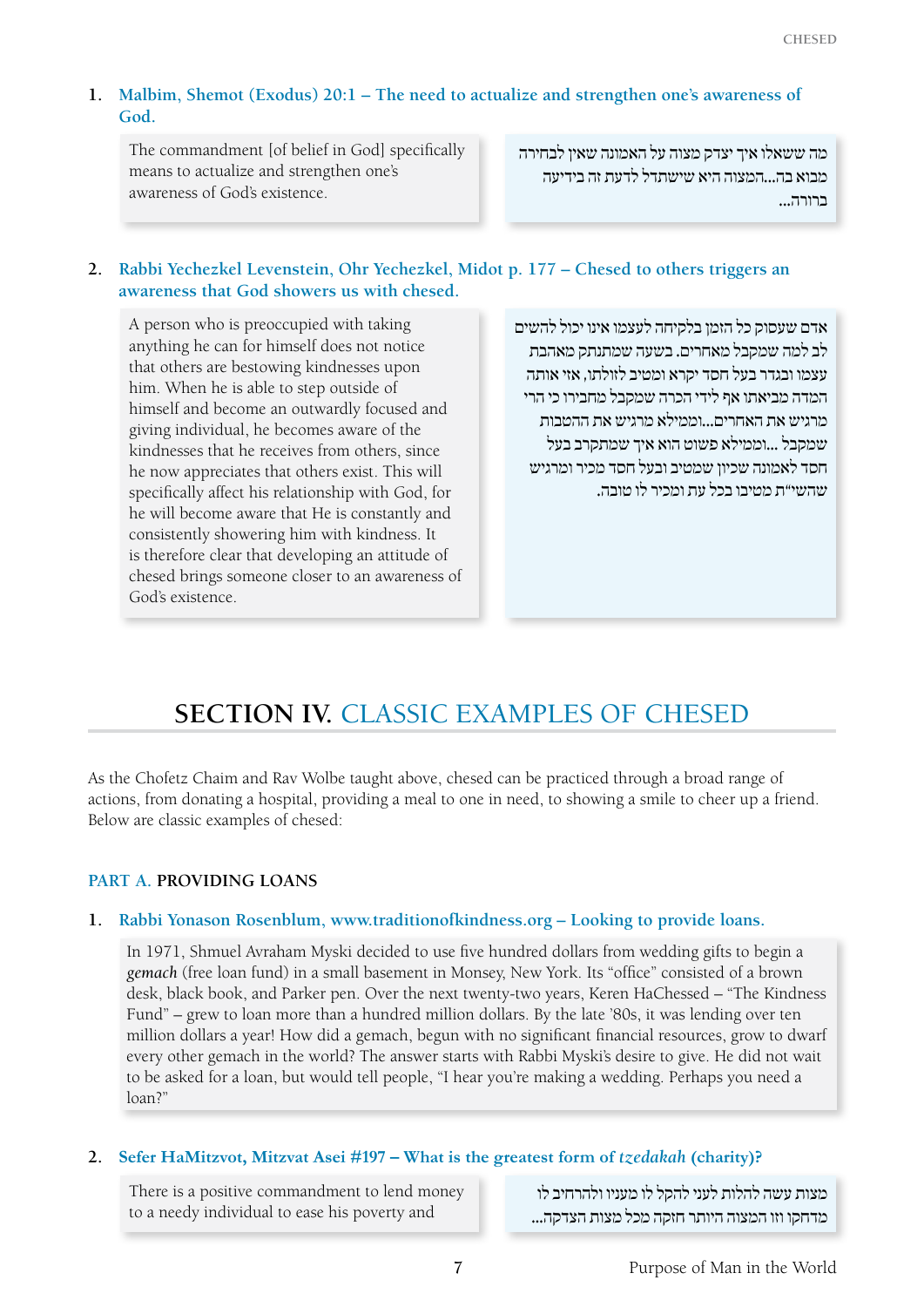bring him relief from his straits. This is the greatest form of charity.

## **3. Chofetz Chaim, Ahavat Chesed, Mitzvat Halva'ah 1:1 – Assisting even the wealthy.**

There is also a mitzvah to lend money to a wealthy person if he temporarily has no access to money.

ומצוה ג"כ להלוות לעשיר לפי שעה בשעה שאין המעות מצויות לו...

## **4. Ibid. 2 – It is also a mitzvah to lend all kinds of objects such as cars, appliances, furniture, clothing, books, etc.**

This mitzvah is not restricted to lending money. It applies to lending objects as well.

**Part B.** *Tzedakah* **– Charity**

## **1. Rambam, Matnat Aniyim 7:1-2 – Giving money to one in need.**

There is a positive commandment to give tzedakah to needy fellow Jews, according to the recipient's needs, if the giver has the means; as it is written, "Rather, you shall open your hand for him …" And one who sees a needy person requesting help and ignores him, and does not give, transgresses the following commandments: "Do not harden your heart and do not close your hand from your indigent brother."

מצות עשה ליתן צדקה לעניי ישראל כפי מה שראוי לעני אם יד הנותן משגת. שנאמר פתוח תפתח לו...וכל הרואה עני מבקש והעלים עיניו ממנו ולא נתן צדקה עובר בלא תעשה שנאמר לא תאמץ את לבבך ולא תקפוץ את ידיך מאחיך האביון.

לאו דוקא הלואת מעות, דה"ה דמצוה להשאיל לו כליו

ושאר חפציו כיוצא בזה.

## **2. Rambam, ibid. 10:4 – Giving joyfully and compassionately.**

One who gives tzedakah to a needy person with a sour expression, staring crossly at the floor, has lost and forfeited his reward. Rather, one should give tzedakah with a cheerful countenance, joyfully, and empathize with the other's troubles.

If a needy person asks you for money and you have nothing to give him, [at least] encourage him verbally. It is forbidden to berate the needy person or to raise one's voice to him, for his heart is broken inside. *Woe to one who humiliates a needy person – woe to him!!* Rather, one should act as a father to him…

כל הנותן צדקה לעני אם נתן בסבר פנים רעות ופניו כבושות בקרקע אפילו נתן לו אלף זהובים אבד זכותו והפסידה. אלא נותן לו בסבר פנים יפות ובשמחה ומתאונן עמו על צרתו...ומדבר לו דברי תחנונים ונחמות

שאל העני ממך ואין בידך כלום ליתן לו פייסהו בדברים. ואסור לגעור בעני או להגביה הקול עליו בזעקה מפני שלבו נשבר ונדכה ...ואוי למי שהכלים את העני אוי לו. אלא יהיה לו כאב בין ברחמים בין בדברים...

## **3. Rabbi Shlomo Wolbe, Alei Shur, Vol. II. p. 198 – Determining what each person needs.**

There are no objective standards in the field of tzedakah. Just as people differ in their

באשר יחסר לו אין נורמות. כשם שדעותיהם שונות כך מחסוריהם שונים. הרוצה להיות איש חסד צריך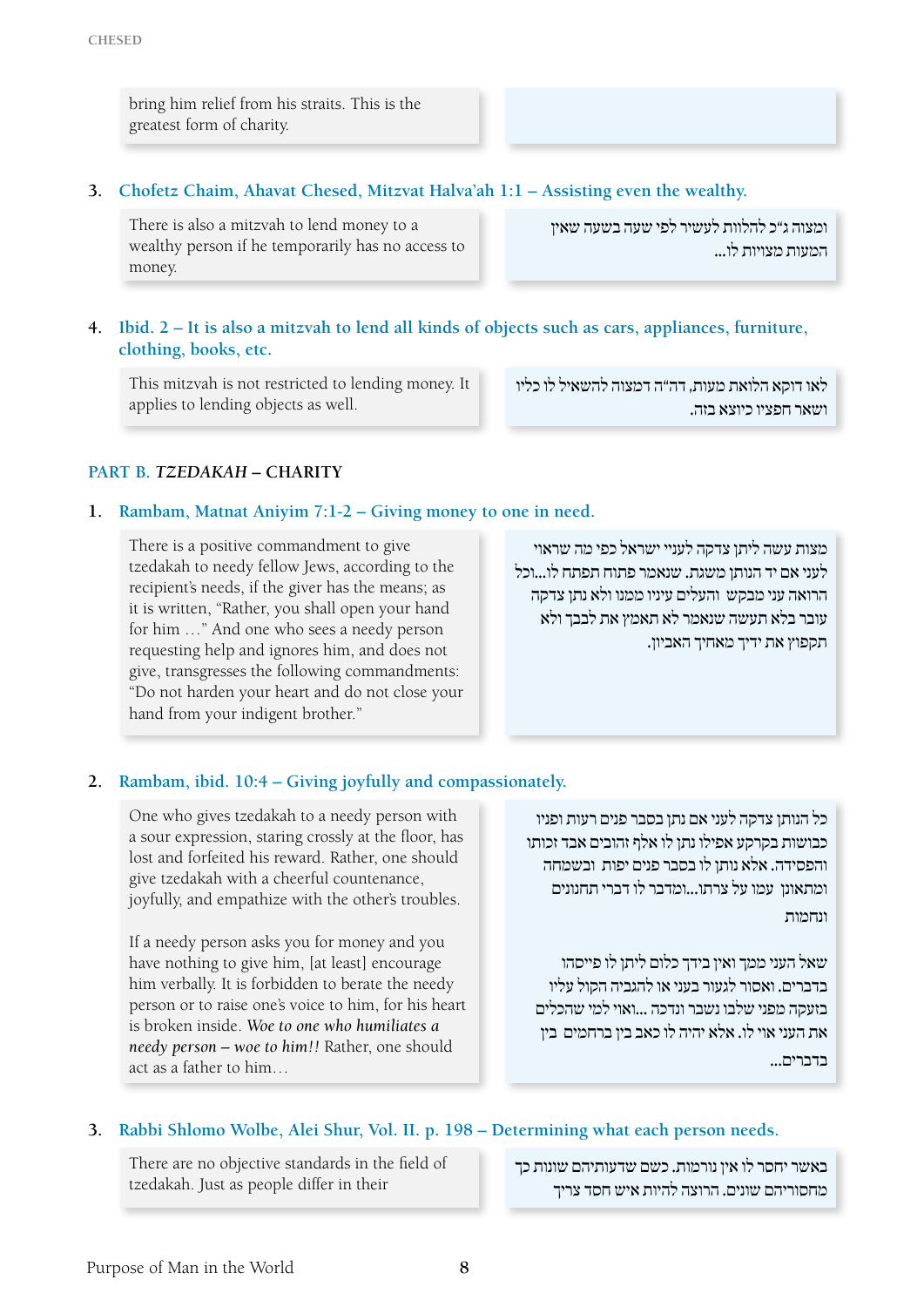personalities, so do their needs differ. Someone who wishes to be a true practitioner of chesed must learn to see and listen to what the other is actually lacking, what he truly needs.

#### **Part C. Welcoming Guests**

#### **1. Bereishit (Genesis) 18:1-8 – Avraham is the paradigm of inviting guests.**

Avraham lifted his eyes and there were three men standing before him. He saw them, and ran to greet them from the entrance to his tent, and bowed to them. He said, "If I have found favor in your eyes, please do not pass over your servant. Let a bit of water be taken and wash your feet, and lean under the tree. I will take some bread and you will satiate yourselves – then you may leave" … And they said, "Do as you have spoken."

Avraham hastened to the tent, to his wife Sarah, and said, "Quickly! Three measures of fine flour – knead them and make cakes!" And Avraham ran to the cattle and he took a good, soft calf and gave it to the lad, and hastened to prepare it. And he took butter and milk, as well as the calf he had prepared, and he placed it before them. He stood before them, under the tree, and they ate.

וישא עיניו וירא והנה שלשה אנשים נצבים עליו וירא וירץ לקראתם מפתח האהל וישתחו ארצה: ויאמר אם נא מצאתי חן בעיניך אל נא תעבור מעל עבדך: יוקח נא מעט מים ורחצו רגליכם והשענו תחת העץ: ואקחה פת לחם וסעדו לבכם אחר תעבורו כי על כן עברתם על עבדכם ויאמרו כן נעשה כאשר דיברת:

להתלמד לראות ולהאזין מה יחסר לו.

וימהר אברהם האהלה אל שרה ויאמר מהרי שלש סאים קמח סלת לושי ועשי עוגות: ואל הבקר רץ אברהם ויקח בן בקר רך וטוב ויתן אל הנער וימהר לעשות אותו: ויקח חמאה וחלב ובן הבקר אשר עשה ויתן לפניהם והוא עמד עליהם תחת העץ ויאכלו:

#### **2. Talmud Bavli, Shabbat 127a – Welcoming guests is greater than greeting the Divine Presence.**

Welcoming guests is greater than greeting the Divine Presence. [When Avraham was standing before God in prayer and he noticed some guests approaching, he said to Him,] "If I have found favor in Your eyes, please do not leave me" – i.e., ["Please wait while I go and greet the guests"!].

גדולה הכנסת אורחים יותר מהקבלת פני השכינה שנאמר אדני אם נא מצאתי חן בעיניך אל נא תעבור מעל עבדך.

#### **3. Chofetz Chaim, Ahavat Chesed, Hachnasat Orchim, Ch. 2 – Greeting and providing for guests cheerfully.**

When guests arrive at one's home, a person should greet them cheerfully and immediately set out food for them, for perhaps they are hungry but are too ashamed to ask for food. He should provide their needs with a pleasant countenance. Even if he is worried about something, he should attempt to keep his concerns hidden so that the guest does not feel that he is inconveniencing his host.

כתבו הספה"ק כשיבואו האורחים יקבלם בסבר פנים יפות וישים לפניהם מיד לאכול כי אולי העני רעב ומתבייש לשאול ויתן לפניהם בפנים צהובות ולא בפנים זועפות ואף אם יש לו בלבו דבר דאגה יכסנו בפניהם...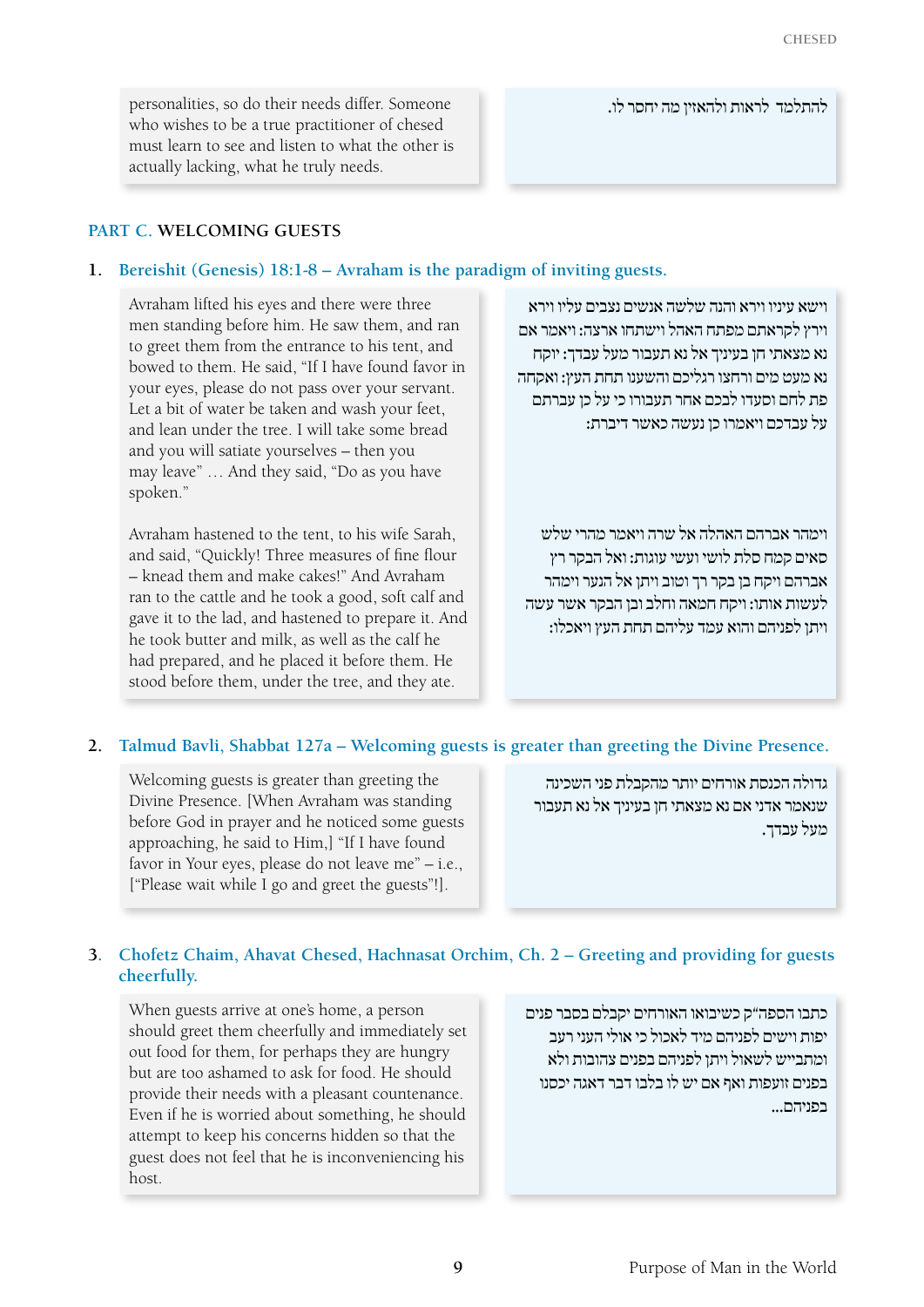## **Part D. Escorting Guests**

## **1. Rambam, Hilchot Aveil 14:2 – Escorting guests is even greater than providing hospitality.**

The reward for escorting guests is greater than all [other types of chesed]. It is part of the institution established by Avraham Avinu – he would feed travelers and then escort them on their way. Welcoming and inviting guests is as great as greeting the Divine Presence – and escorting guests is even greater than extending hospitality! The Sages teach: When someone fails to escort another, it is as if he has spilt his blood!

שכר הלויה גדול מן הכל. והוא החוק שחקקו אברהם אבינו ודרך החסד שנהג בה – מאכיל עוברי דרכים ומשקה אותן ומלוה אותן. וגדולה הכנסת אורחים מהקבלת פני שכינה...ולוויים יותר מהכנסתן. אמרו חכמים כל שאינו מלוה כאילו שופך דמים.

## **2. Maharal, Netivot Olam, Netiv Gemilut Chasadim, Ch. 5 – Escorting guests gives honor to the Divine image.**

When someone sets out on the way and others see him off, they in effect give honor to the Divine image in which he was created. If people fail to do so, it is as if they have shed his blood, for when one is robbed of the honor due to his Divine image – this is true bloodshed.

ולפיכך כאשר יוצא לדרך ובנ"א מלוין אותו... דנותנין אל צלמו כבוד שאין מניחין אותו שיצא בלבדו וזהו שנותנין לו לויה בדרך ולכך נשאר הכבוד...ואם אין מלוין אותו כאילו שופך דמים פירוש שנוטלים ממנו צלמו אשר האדם נברא בצלם אלקים ובבטול הצלם זה עצמו שפיכות דמים לגמרי.

## **3. Rabbi Hillel Goldberg, Illuminating the Generations, p. 32 – Showing compassion when escorting others, even to strangers.**

Once, as a band of a gypsies passed before the Alter of Slabodka, he accompanied them on their way and said: "Gypsies are the most forlorn people in the world. They do not know of rest or home. They torture themselves and their families in their wretched travels. So they ought to be heartened by a cheerful mien, a friendly smile in their roaming and wandering."

When the Alter visited health spas in Germany he would accompany departing trains – travelers should not depart without another human being showing concern.

## **Part E. Visiting the Sick**

## **1. Talmud Bavli, Sotah 14a – Just as God visited Avraham Avinu after his circumcision, we too should visit the sick.**

God visited the sick, as is written, "And God appeared to him [Avraham]"; so too shall you visit the sick.

הקב"ה ביקר חולים דכתיב וירא אליו ה' באלוני ממרא, אף אתה בקר חולים.

## **2. Rabbi Yitzchak Silber, Mishpetei HaShalom p. 159 – How does one visit the sick?**

Some of the various components and purposes of the mitzvah of visiting the sick are: (a) taking care of any of the patient's needs, (b) giving him the comfort and satisfaction of knowing that others are concerned about him, and (c) praying on his behalf.

בעיקר מצות ביקור חולים יש ...חלקים: א) עשיית כל צרכיו; ב( שימצא נחת רוח עם חביריו המשתתפים בצערו: ג) שיתפללו עליו ...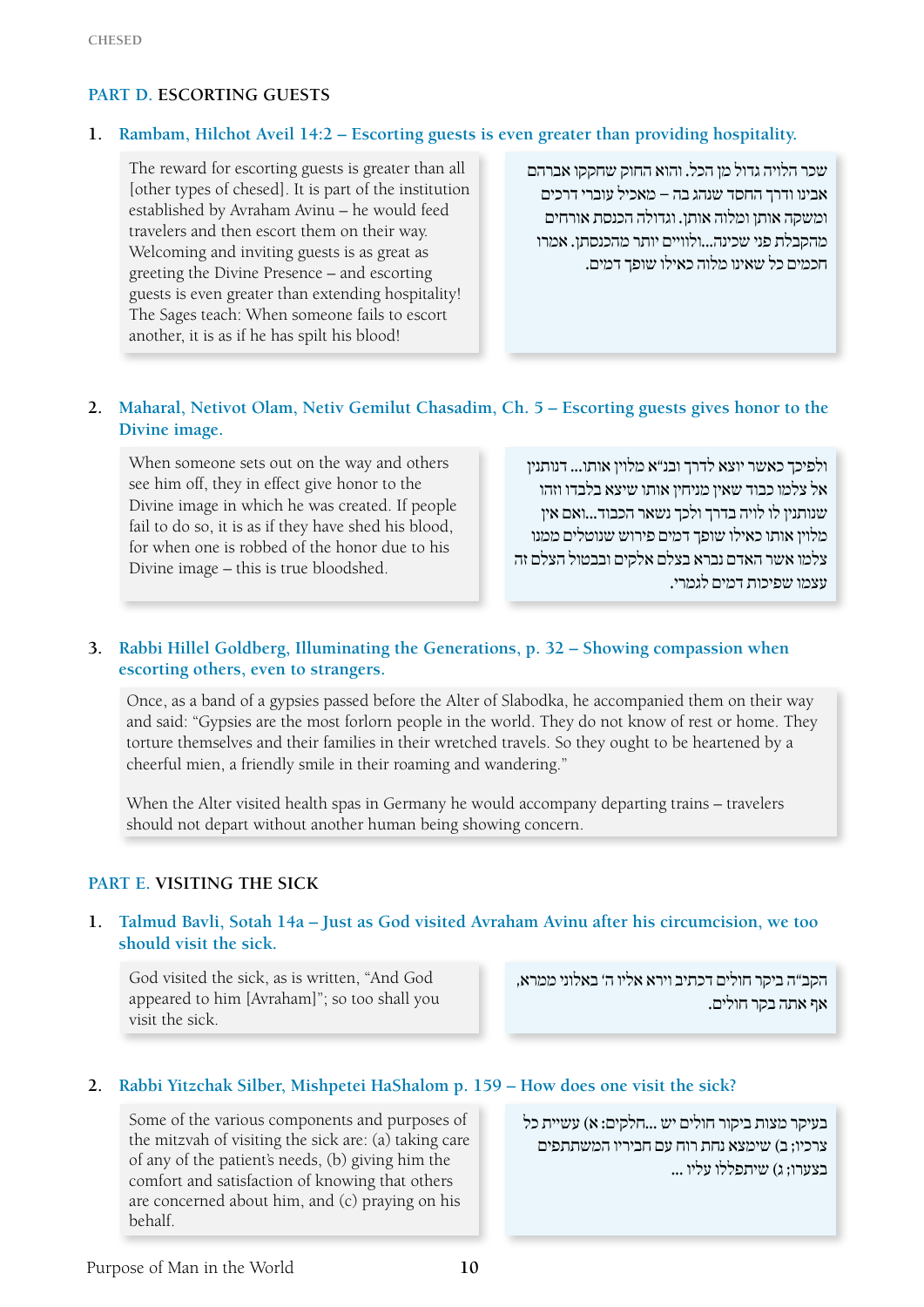#### **Part F. Gladdening the Bride and Groom**

#### **1. Rambam, Hilchot Aveil 14:1 – A mitzvah to bring joy to the bride and groom.**

There is a specific rabbinic mitzvah … to gladden a bride and groom. These activities are included in gemilut chasadim.

מצות עשה של דבריהם לשמח חתן וכלה... ואלו הן גמילות חסדים שבגופו.

## **2. Talmud Bavli, Ketubot 17a – Dancing and juggling at a wedding.**

Rav Shmuel bar Yitzchak would dance [before the bride] while juggling three myrtle branches. Said Rabbi Zeira: "The elderly sage is causing us embarrassment [by degrading the status of Torah sages]!" When Rav Shmuel passed away, a pillar of fire [a sign of elevation and uniqueness] came between his coffin and everyone else. Said Rabbi Zeira, "The elderly man's branch accomplished something on his behalf!"

רב שמואל בר יצחק הוה מרקד אתלת. אמר רבי זירא קא מכסיף לן סבא! כד שכיב איפסיק עמודא דנהורא ביני דידיה לכולי עלמא...אמר רבי זירא אהני ליה שוטיה לסבא!

## **Part G. Burying the Dead**

Burying the dead is called *chesed shel emet,* the most truthful expression of kindness. When a person does chesed for a healthy person, he might have selfish motives and hope for reciprocation. However, one does not expect anything in return for assisting in a burial.

#### **1. Rambam, Hilchot Aveil 14:1 – How does one perform the mitzvah of burial?**

There is a rabbinic commandment … to be involved with all of the needs of a burial: To carry the deceased on one's shoulders, to walk before him, to eulogize him, to dig the grave and to actually bury him … These are examples of gemilut chasadim that are performed with one's body.

מצות עשה של דבריהם ...ולעסוק בכל צרכי הקבורה לשאת על הכתף ולילך לפניו ולספוד ולחפור ולקבור... ואלו הן גמילות חסדים שבגופו...

## **Section V.** Opportunities for Chesed in Unexpected Places

#### **Part A: Prayer**

**1. Rabbi Yechezkel Levenstein, Ohr Yechezkel, Midot p. 173 – Pray for the needs of others such as recovery from an illness, finding a spouse, having success in business, etc.**

Prayer, when utilized properly, can also serve as a source of growth in developing the attribute of chesed. When one prays and focuses his thoughts on the needs of the community at large, he trains

התפילה כראוי אף היא דרך עליה במעשי חסד, בעת שמתפלל וחושב בתפילתו עבור הרבים מרגיל עצמו בעשיית חסד.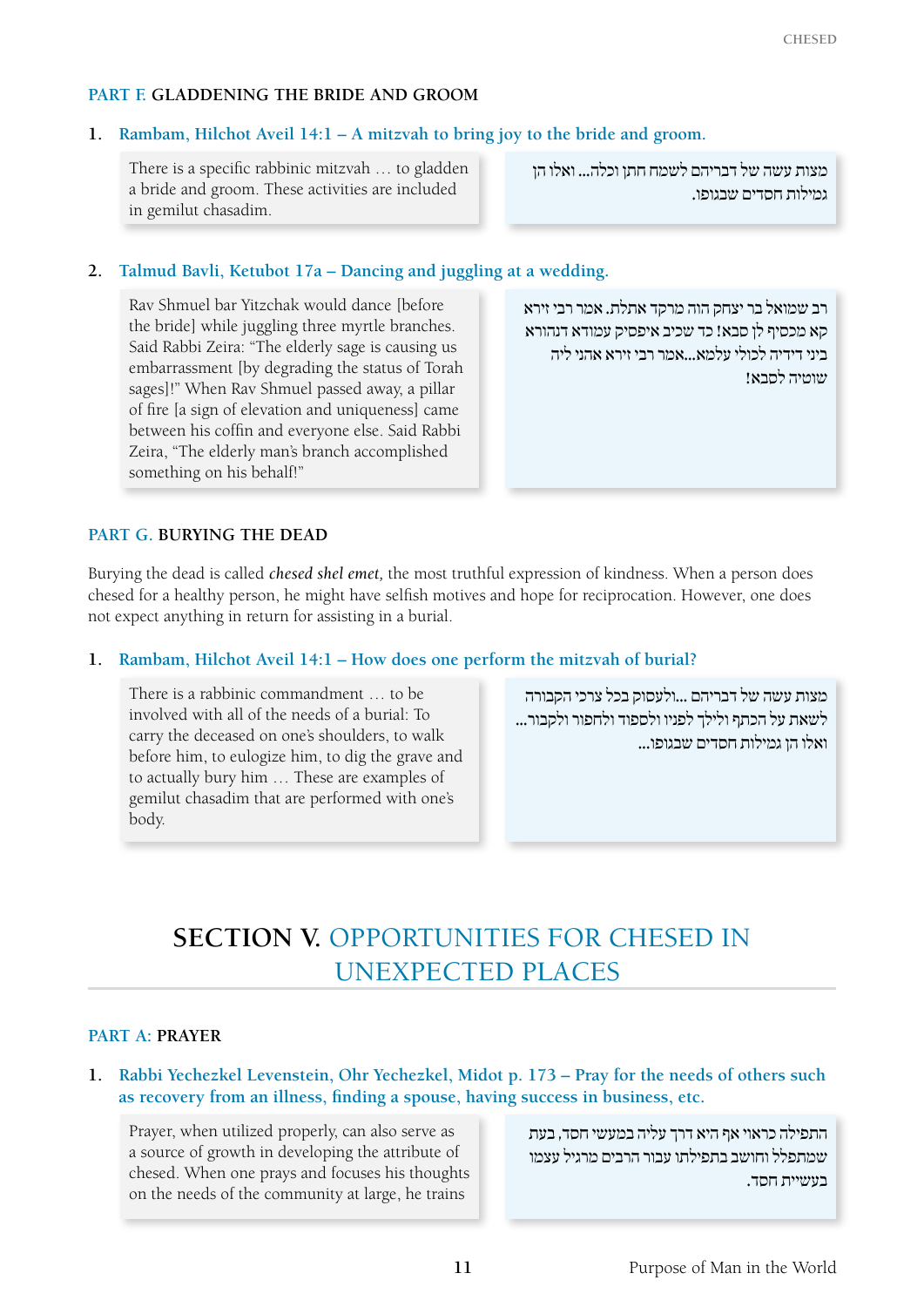himself in the attitude of loving-kindness and concern towards others.

## **Part B: All Mitzvot**

Performing mitzvot benefits the entire Jewish people.

**1. Orchot Tzadikim, End of Sha'ar Ha'Achzariut – People can accomplish a tremendous amount for the community by the careful observance of mitzvot.**

Some people who do not have financial resources ask, "How can we do chesed? We have nothing to give as charity!" They are, however, mistaken. One can be charitable by doing good deeds and mitzvot and by being extremely meticulous in his service of God. Moreover, in the merit of the righteous and their deeds, God brings good upon others. Could there be any greater form of tzedakah?

גם זה תשובה לעניים האומרים: איך נעשה טובה? הלא אין בידינו מאומה ליתן צדקה! ואלו דברים של הבל הם, כי יכול ליתן צדקה במעשיו הטובים ובקיום המצוות, אשר יזהר בעבודת הבורא ית' בכל יכלתו, ובזכות הטובים והצדיקים הקב"ה מטיב לעולם ומפרנסם, היש צדקה גדולה מזאת?

## **2. Rabbi Yaakov Ades, Hitkarvut LaShem p. 17 – Even a small mitzvah goes far to merit the Jewish community.**

When someone studies Torah, performs a mitzvah or even simply refrains from sinning, his actions benefit the entire Jewish people. Sometimes a person studies Torah for a short time and feels that he has not done anything particularly significant, while in reality he has no way of knowing what kind of tragedies he prevented or what of kind of success he caused for other Jews.

בשעה שאדם עוסק בתורה הוא עוזר לכל עם ישראל כולו ...ועי"ז מתרבה שפע ברכה והצלחה לכל ישראל ופעמים שאדם לומד שעה וכשסיים יש לו הרגשה שלא עשה מספיק בשעה זו ובאמת אינו יכול לדעת איזה ישועות הביא לעם ישראל בשעה זו של לימוד... ולאו דוקא בלימוד תורה כן אלא בכל מצוה ומצוה שבן אדם עושה כן הוא...ולא רק בלימוד תורה ובעשיית מצוות אלא בהמנעות אדם מעבירה הרי הוא עוזר לכל עם ישראל.

## **Part C. Chesed Toward One's Own Self**

#### **1. Vayikra (Leviticus) Rabbah 34:3 – Sensitivity to your own soul is chesed.**

"A man of chesed is good to himself" – this refers to [the likes of] Hillel. Once when Hillel was departing from his disciples, they asked him where he was headed. Hillel answered, "I am on my way to perform chesed with the guest in my home." The students asked, "Do you always have a guest in your home?" To this Hillel replied, "Is the soul not a guest in the body? After all, it is here only temporarily!"

גומל נפשו איש חסד – זה הלל הזקן, שבשעה שהיה נפטר מתלמידיו היה מהלך והולך עמהם. אמרו לו תלמידיו לאן אתה הולך? אמר להם לגמול חסד עם הדין אכסניא בגו ביתא. אמרו לו כל יום אית לך אכסניא אמר להם והדין נפשא עלובא לאו אכסניא היא בגו גופא יומא דין היא הכא למחר לית היא הכא.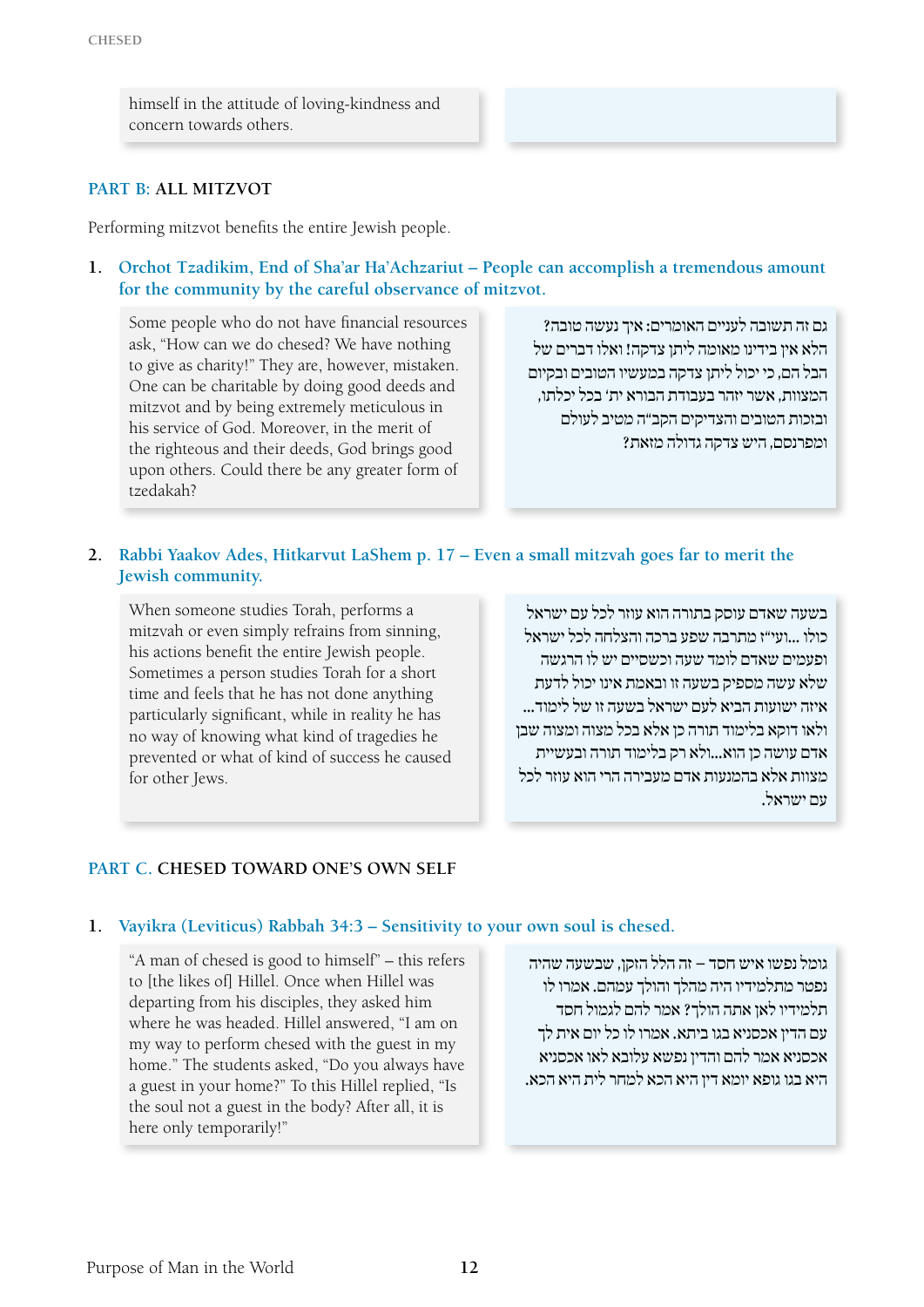## **2. Rabbi Yechezkel Levenstein, Ohr Yechezkel, Midot p. 179 – Torah study and performing mitzvot are acts of chesed, nourishing our souls.**

Although the classic form of chesed is performed on behalf of others, it is in fact possible to bestow chesed upon oneself and to thus be considered a *ba'al chesed.* Since we naturally identify more with our bodies, we tend to regard the soul as a complete stranger. In truth, the soul is in a situation of impoverishment and discomfort in this world, and it requires our kindness in the form of feeding it with Torah and mitzvot and by refining our character traits. This type of chesed is in fact one of the most significant acts of chesed we can do … Thus, each and every mitzvah that we perform should be carried out as an act of chesed to the soul.

יתכן שיעשה חסד עם עצמו ואף זה יקרא בשם חסד... כי הנפש נחשב לזר אצלו וכיון שעושה חסד עם זר מיקרי עשיית חסד...חסד זה מן הנכבדים בין מעשי חסד...כאן בעוה"ז נמצא במצב של דחקות ועניות ונצרך למעשי הטבה של האדם...ומעתה כל מצוה ומצוה שאדם עושה חייב לעשותה בגדרי חסד ורחמים לנפש.

## **Section VI.** The Attitude to Accompany Chesed

What is the proper attitude to develop when performing chesed? This is two sided: (1) what is the attitude you should strive for when helping others, and (2) what response should you anticipate from others to the chesed that you do for them?

## **1. Michah 6:8 – Developing a love for chesed.**

[God] has told you, man, what is good and what He demands of you: Only to do justice, love chesed, and to walk modestly with your God.

הגיד לך אדם מה טוב ומה ה' אלקיך דורש מעמך כי אם עשות משפט ואהבת חסד והצנע לכת עם אלקיך.

## **2. Rabbi Shlomo Wolbe, Alei Shur, Vol. II, p. 205 – When one loves chesed, he will perform true chesed.**

The Sages teach that "love of chesed" refers to the entire gamut of chesed (Sukkah 49b). We learn from this that a love for chesed is an intrinsic aspect of chesed itself. Chesed done without this love is not full-fledged chesed.

## **3. Ibid. p. 206 – Mobilizing one's whole being.**

[It is a good strategy to] perform acts of kindness with the specific intention of acting wholeheartedly and arousing within oneself a true love of chesed.

וביארו חז"ל אהבת חסד זה גמילות חסדים )סוכה מט:). נמצאנו למדים מכאן, כי גמילות חסדים צריכה לצמוח מאהבת חסד דוקא. ..מעשה חסד בלי אהבת חסד ...לפי הגדרת חז"ל עדיין אין זה חסד גמור.

נמשיך בפעולות של חסד יום יום אך הפעם ננסה לעשותן ממש בלב שלם ולעורר בנו אהבת חסד.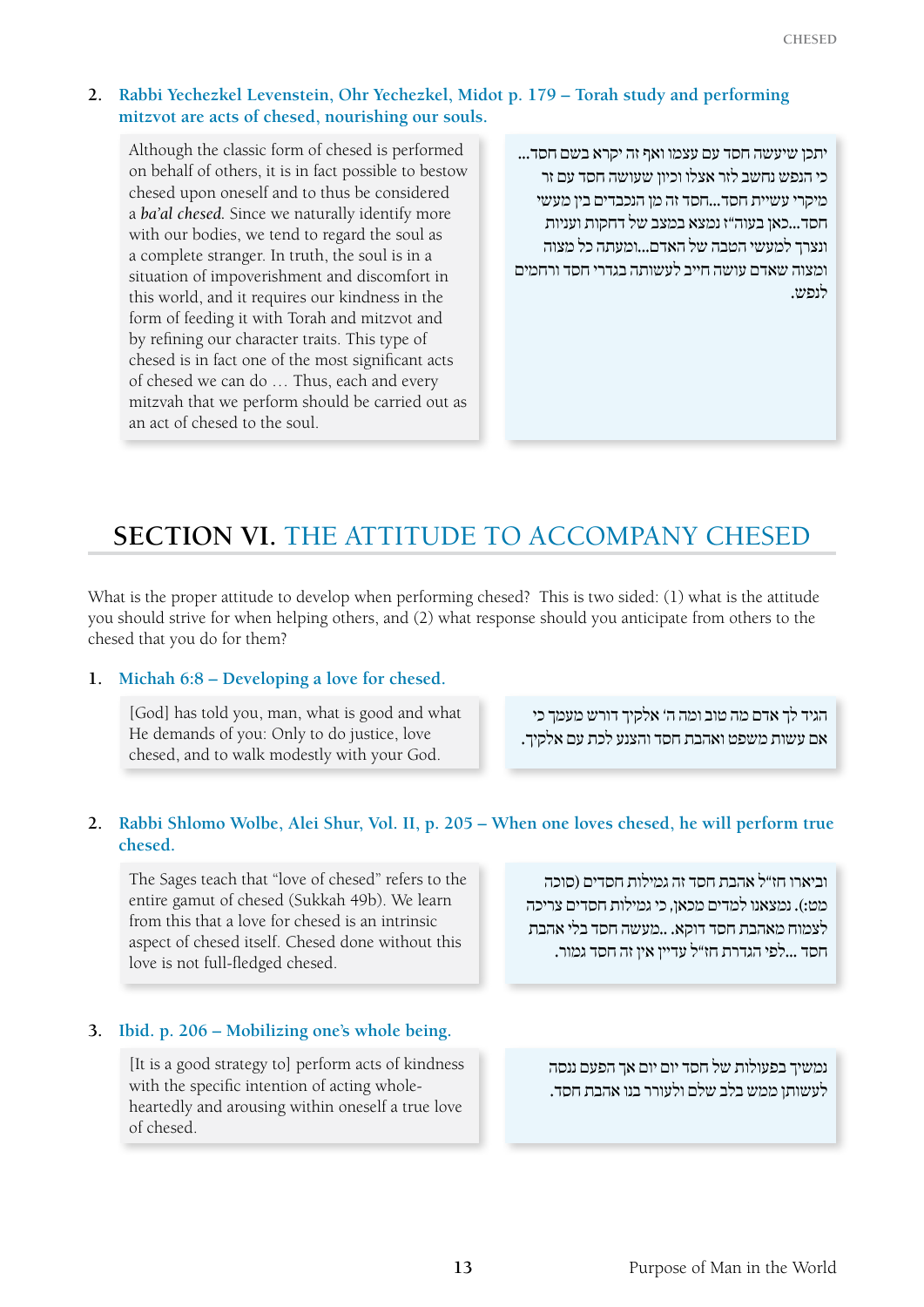## **4. Rabbi Yisroel Miller, A Career of Chesed, www.innernet.org.il – Don't expect gratitude from those for whom you do chesed.**

The true joy of chesed comes only when you offer it without expecting anything in return, including gratitude. Too many idealists turn sour by unconsciously adopting an after-all-I-did-for-them approach, forgetting that true appreciation is as rare as it is precious. If you seek the image of God, then be like Him: Do kindness knowing that most people will not be very grateful for it, and consider the exceptions as an unexpected bonus.

## **Section VII.** Personal Growth and Development in the Area of Chesed

Although it is a virtue to practice chesed for even self-centered motives, the goal is to become a sincerely altruistic individual.

## **1. Rabbi Abraham J. Twerski, M.D., Do Unto Others, Andrews McMeel Publishing, p. 19**

A recent theory regarding chaos suggests that the mere flapping of a butterfly's wings in the air over, let us say, Mexico, creates a current which ripples around the world to touch the tides of oceans in, say, Australia. It says to me that each of our deeds, even those as small as the flapping of a butterfly's wings, has great consequences for now and who knows how many eons to follow. Perhaps the man in the following story knew about this theory…

Some years ago a renowned scholar named Rabbi Akiva Eger had a number of guests for his Passover Seder. One guest accidentally tipped over his goblet of wine. To prevent his being embarrassed Rabbi Eger promptly nudged the leg of the table with his knee causing several other goblets to spill and giving the impression that it was the table's shakiness, not his guest's clumsiness, which caused the spill.

The Rabbi exhibited here the epitome of character refinement. His instinctive response shows to what level a person can rise by acting frequently out of kindness, by being as concerned about another's dignity as one's own. The habit of giving is etched so deeply inside Rabbi Eger that he goes directly to the good deed he might extend.

## **2. Rabbi Shlomo Wolbe, Alei Shur, Vol. I, p. 94 – Extending oneself beyond one's limits.**

Each individual has his limitations as to how far he is willing to extend himself on behalf of others. Growth in the area of chesed means broadening the confines of those boundaries.

יש לכל אדם מדה וגבול עד כמה הוא מוכן לעשות חסד. עבודת החסד היא להרחיב גבול הנכונות הזאת ולהרבות בחסד.

## **3. Rabbi Eliyahu Dessler, Michtav M'Eliyahu Vol. 1, p. 45 – Using creativity.**

One should utilize his imagination to picture his fellow man's suffering or lack, and how happy he would be to be relieved of his troubles or obtain what he lacks. When one understands that he has the ability to benefit another person by fulfilling

יצייר אדם בנפשו את צרת חברו ודאגותיו לכל פרטיהם וחלקיהם ואז ישא בעול עמו וירחמהו; כן בציירו לנפשו את גודל שמחת רעהו ואושרו בהשיגו את אשר יידרש לו. אז בידעו כי בידו הוא לסבב אושר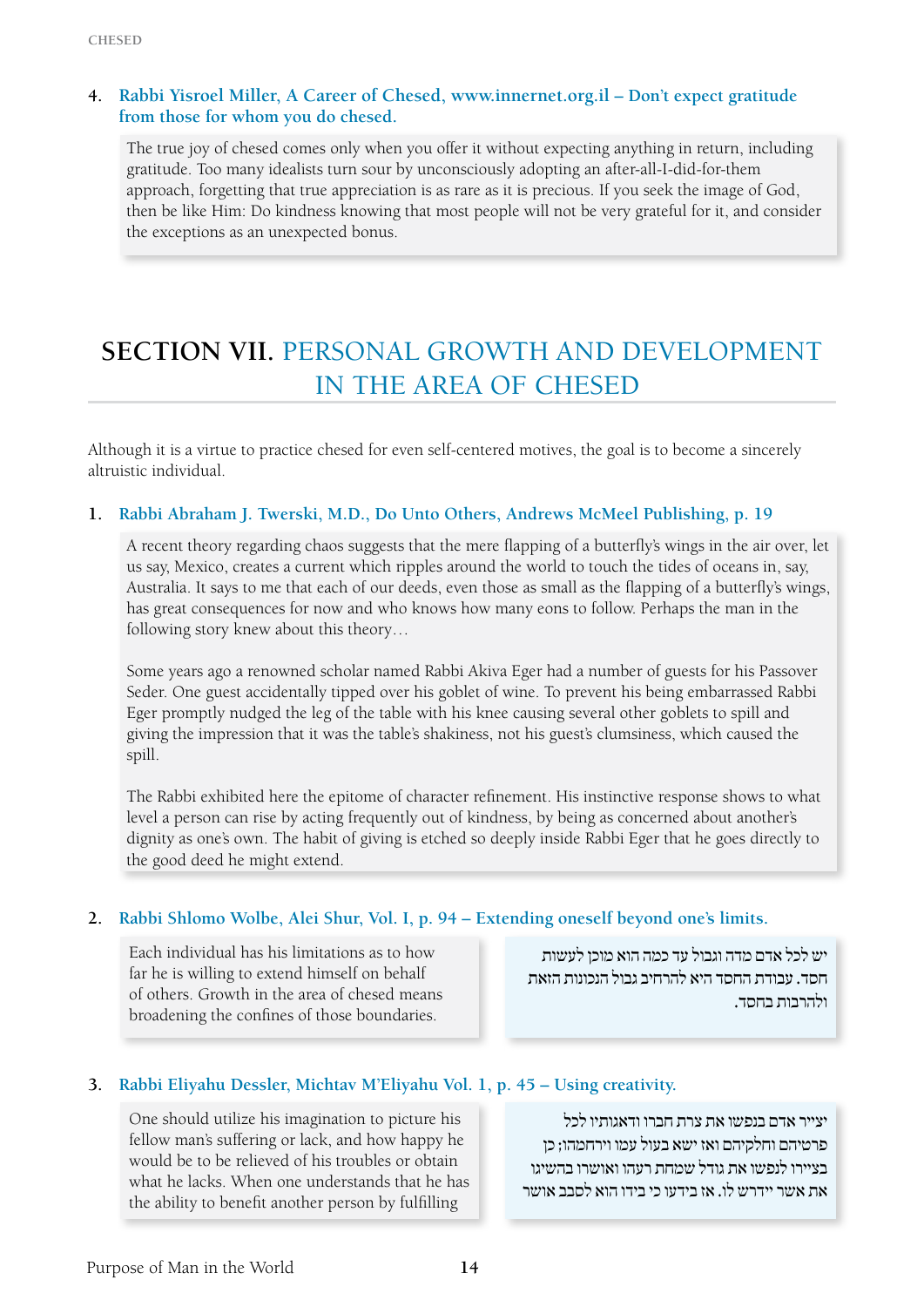his needs, it will be much easier for him to give of himself to others.

רב כזה לרעהו בנתינתו, הלא תקל לו הנתינה.

## **4. Ramchal (Rabbi Moshe Chaim Luzzatto), Mesillat Yesharim (The Path of the Just), Ch. 19 – Building compassion and goodness.**

The guiding principle is: Compassion and goodness must be embedded in the heart of the person who personifies chesed at all times. His only objective should be to bring pleasure to people and avoid causing them pain.

כללו של דבר, הרחמנות וההטבה צריך שיהיה תקועה בלב החסיד לעולם, ותהיה מגמתו תמיד לעשות קורת רוח לבריות ולא לגרום להם שום צער.

## **5. Rabbi Moshe Cordevero, Tomer Devorah Ch. 3 – Ultimately, you should see yourself as a mother or father to all those around you, caring for them to the best of your ability.**

One should emulate God in the sense that just as He is Father to everything in Creation, so should one see himself as father to all creatures – especially fellow Jews – and should always desire compassion and blessing for the entire world.

החכמה אב לכל הנמצאות...כך יהיה הוא אב לכל יצוריו של הקב"ה ולישראל עיקר, ויבקש תמיד רחמים וברכה לעולם כדרך שהאב העליון רחמן על הויותיו...